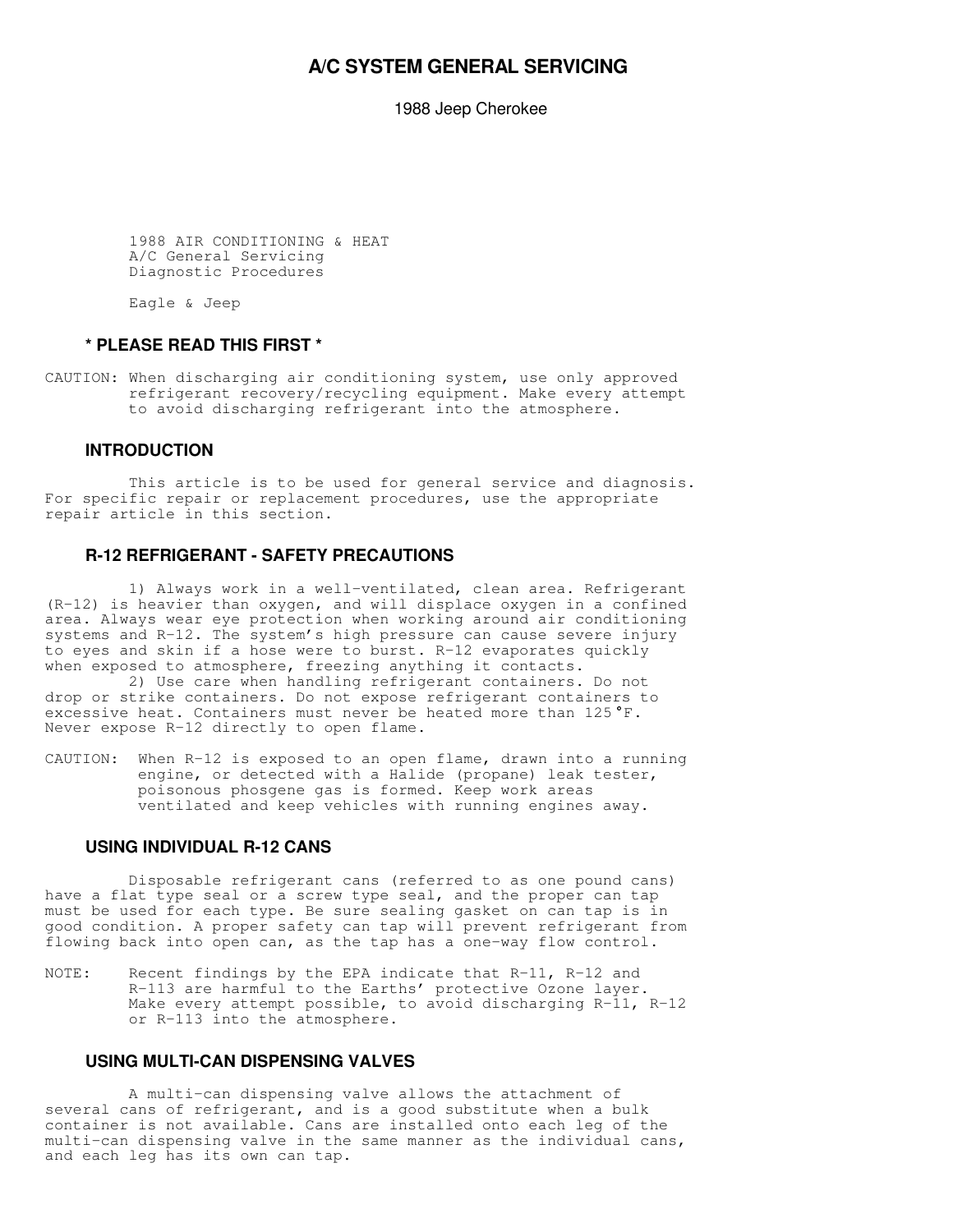## **CAN TAP INSTALLATION**

## FLAT TYPE SEAL CANS

 On cam-lock or one-piece can taps, first turn the handle out to the fully open position. Securely engage the locking lugs over the flange of the can, and lock them in place by turning the cam lock or locking nut. Screw the tap assembly into the adapter so the sealing gasket is fully seated against the can top. Turn the tap inward to pierce the can and close the tap. DO NOT open the tap until ready to purge the service hose or dispense refrigerant into the system.

 On 2-piece can taps, be certain the tap handle is turned fully in, so it is closed. Check that the locking base is turned to its outer limit. Securely engage the locking lugs over the can flange. Turn the entire tap assembly (without disturbing the closed setting) down into the locking base to pierce the can. Do not open the tap until ready to dispense into system.

#### SCREW TYPE SEAL CANS

 Ensure can tap is fully closed. Screw refrigerant can into can tap fitting until tight. This will pierce the can. Connect tap to center hose on manifold gauge set. DO NOT open tap until ready to dispense R-12 into system.

WARNING: DO NOT open high side hand valve while air conditioning system is in operation. This high pressure could rupture can or possibly burst fitting at safety can valve, resulting in damage and physical injury.

### **COMPRESSOR OIL CHECK**

#### GENERAL PROCEDURES

 Some models have compressor-mounted service valves that allow oil checking by isolating the compressor. On all others, system must be discharged, using approved refrigerant recovery/recycling equipment, and compressor may need to be removed to check oil. After oil level is checked and adjusted, A/C system must be evacuated and recharged.

## ISOLATING COMPRESSOR

 1) Connect manifold gauge set to service valves on the compressor. Close both gauge valves. Open both service valves to themid-position.

 2) Start engine and operate air conditioning. Turn suction service valve slowly clockwise toward front-seated position. When suction pressure is reduced to zero or less, stop engine and quickly close suction service valve (front-seated).

 3) Front-seat the discharge valve. Loosen oil check plug slowly to release any internal pressure. Service valves can now be removed from compressor and compressor removed from vehicle (if necessary). Purge compressor after servicing.

#### PURGING COMPRESSOR

 1) Remove gauge set and place caps on service valve ports. Back-seat the suction service valve to allow refrigerant to enter compressor.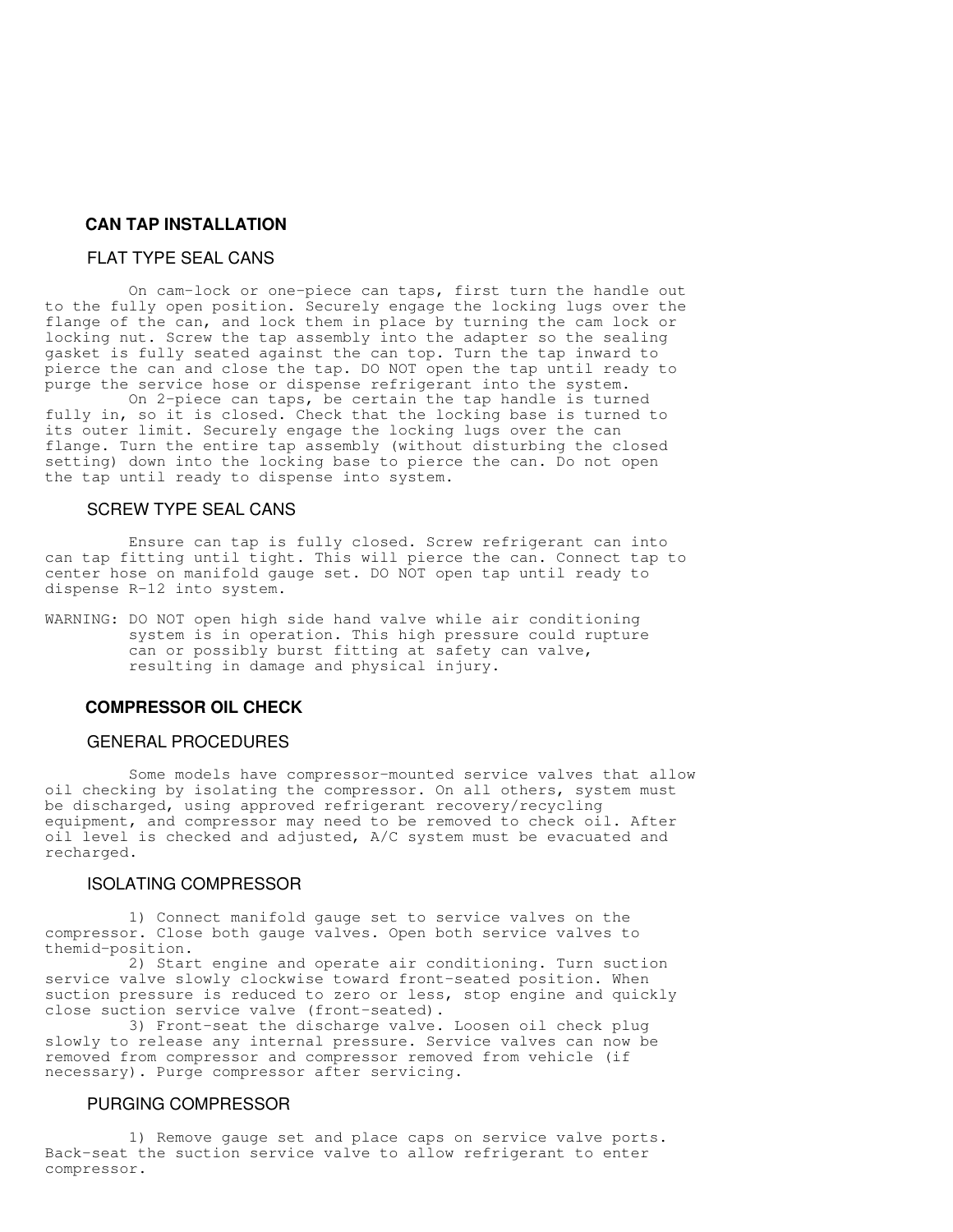2) Loosen discharge port valve slightly. Loosen valve port cap to allow refrigerant to force out air from compressor. Back-seat the discharge valve and tighten the port cap. Compressor is ready for service.

#### REFRIGERATION OIL

 Only new, pure, moisture-free refrigeration oil should be used in the air conditioning system. This oil is highly refined and dehydrated (moisture content less than 10 parts per million).

 Refrigeration oil container must be kept tightly closed at all times when not in use, or moisture will be absorbed from the air and introduced into the refrigeration system.

#### **NIPPONDENSO 10-CYLINDER**

#### SHAFT SEAL

NOTE: Check compressor refrigerant oil level when replacing seals. See COMPRESSOR REFRIGERANT OIL CHECKING article in this section.

Removal

 1) Hold clutch hub stationary and remove center nut. Screw remover into center of hub. Turn center bolt to remove pressure plate.

 2) Remove shims from shaft. Remove snap ring from inside of pulley. Tap pulley off of shaft with plastic mallet. Be careful not to distort pulley while removing.

 3) Disconnect clutch coil wires from compressor housing. Remove snap ring inside coil and lift coil off compressor. Pry dust seal out from around compressor shaft (if equipped).

 4) Place shaft key remover on shaft and turn to remove key. Remove drain plug (if equipped). Remove bolts holding service valves to body of compressor and remove valves. Discard "O" rings. Drain oil out of compressor.

 5) Remove 6 through bolts from front head of compressor and discard washers. Tap head loose from compressor, being careful not to scratch sealing surfaces. Remove snap ring (if equipped) from front housing. Press seal plate out. Remove seal from shaft. See Fig. 1.

#### Installation

 1) Lubricate shaft seal with clean refrigerant oil. Place on compressor shaft. Lubricate seal plate (and "O" ring, if equipped) and install in front housing. Install snap ring (if equipped).

 2) Place front housing on compressor body. Using new washers, install through bolts. Tighten bolts evenly and alternately to 18 ft. lbs. (24 N.m). Install shaft key with installer and plastic mallet. Insert dust seal into front of compressor.

 3) Install drain plug using new gasket. Add correct amount of refrigerant oil to compressor. If service valves were removed, coat new "O" rings with refrigerant oil and install service valves.

 4) Place clutch coil on compressor and install snap ring. Install shims on shaft to adjust clearance between pressure plate and rotor to .016-.028" (.41-.71 mm). Tighten shaft nut to 12 ft. lbs. (16 N.m). See REFRIGERANT OIL & R-12 SPECIFICATIONS table for system capacities.

#### **SANKYO/SANDEN 5-CYLINDER COMPRESSOR SERVICING**

NOTE: During the past year, Sankyo International (USA), Inc. has changed its name to Sanden International (USA), Inc.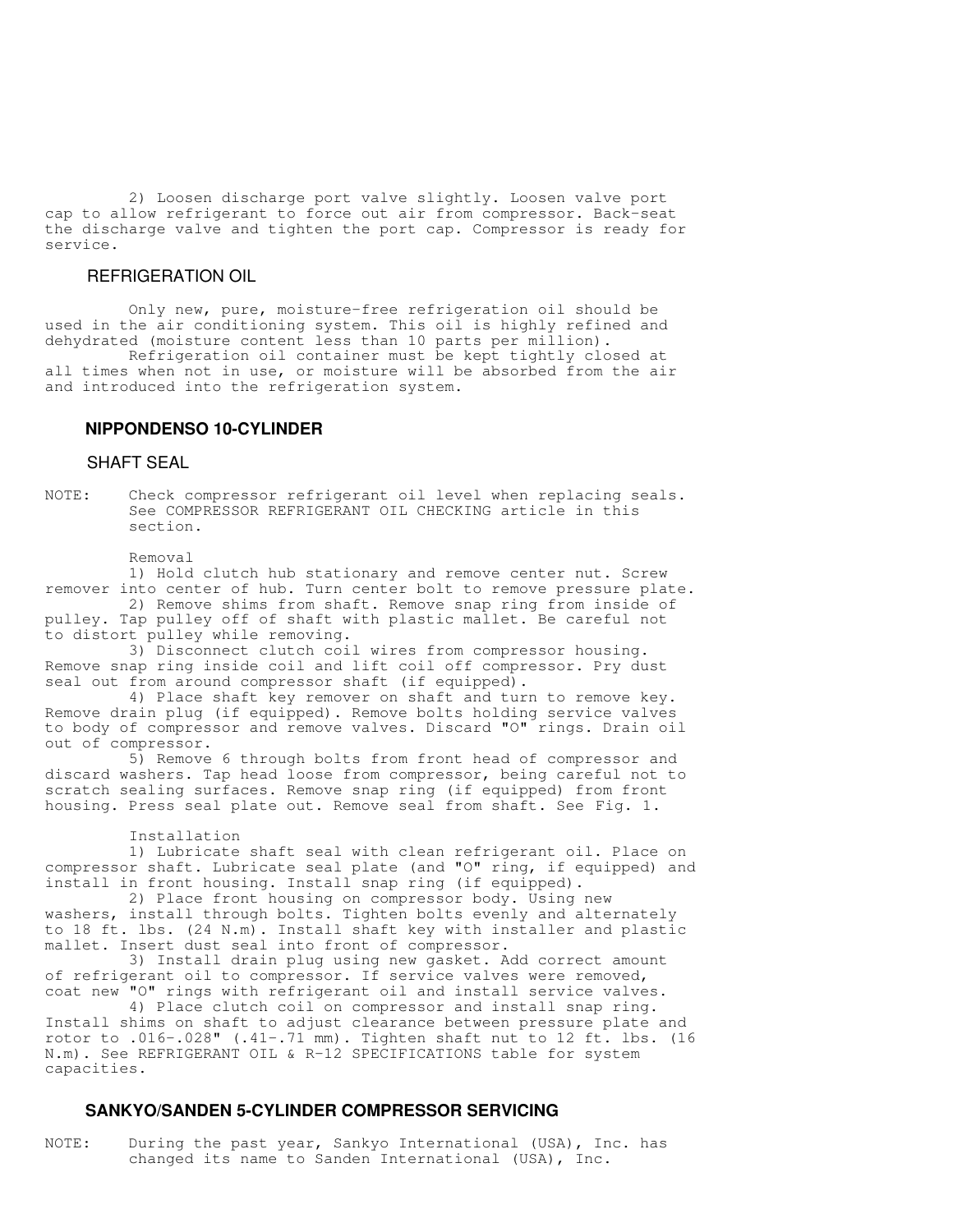Information pertaining to Sanden compressors in this article, will be found in earlier articles under Sankyo compressors.

#### AMERICAN MOTORS & JEEP WITH 5-CYLINDER COMPRESSOR

Compressor Overhaul

 1) After the compressor and system have been run, stop the engine. Slowly discharge system using approved refrigerant recovery/recycling equipment. Clean and cool dipstick with R-12.

 2) Loosen the compressor mounting bolts, remove the drive belt, and move the compressor to a bench for easiest and most accurate measurement. Position the compressor so that the oil fill plug is at top dead center.

 3) Thoroughly clean the oil fill plug and the area around it. Loosen the fill plug slowly to allow trapped refrigerant pressure to escape through the loosened threads.

 4) The front plate hub has a lobe, which is indexed (notched) 180° from TDC of the cam rotor. Rotate the hub plate lobe until the index notch is 110° from bottom center. See Fig. 1. Check this position by looking through the oil fill hole and noting that the ball end of the top piston rod lines up with the fill hole.

 5) Looking at the front end of the compressor, insert the dipstick diagonally from upper left to lower left until the dipstick stop contacts the filler hole surface. Remove dipstick and note oil level. Oil level should be between the 4th and 6th increment on the dipstick (3-4 ounces). Add oil as necessary.

#### Compressor Replacement

 If system was opened by a leak or so quickly that oil was lost, install new compressor with all the oil it contains. If system was opened slowly and oil was not lost, drain oil from new compressor and measure. Reinstall 6 ounces of oil back into new compressor prior to installation.

#### Component Replacement

 If a hose, receiver-drier, condenser, expansion valve or evaporator core requires replacement, add 1 ounce of new oil for each new component installed.

#### Compressor Oil Check

 1) Discharge system, using approved refrigerant recovery/recycling equipment, or isolate compressor. Remove oil filler plug. Look through oil filler plug hole and rotate clutch front plate to position piston connecting rod in center of oil filler plug hole.

 2) Insert dipstick (J-29642-12) through oil filler plug hole to the right of piston connecting rod until dipstick stop contacts the compressor housing.

 3) Remove dipstick and count number of increments covered with oil. If compressor is properly filled, oil will cover 4-6 increments on the dipstick. Adjust oil level as necessary.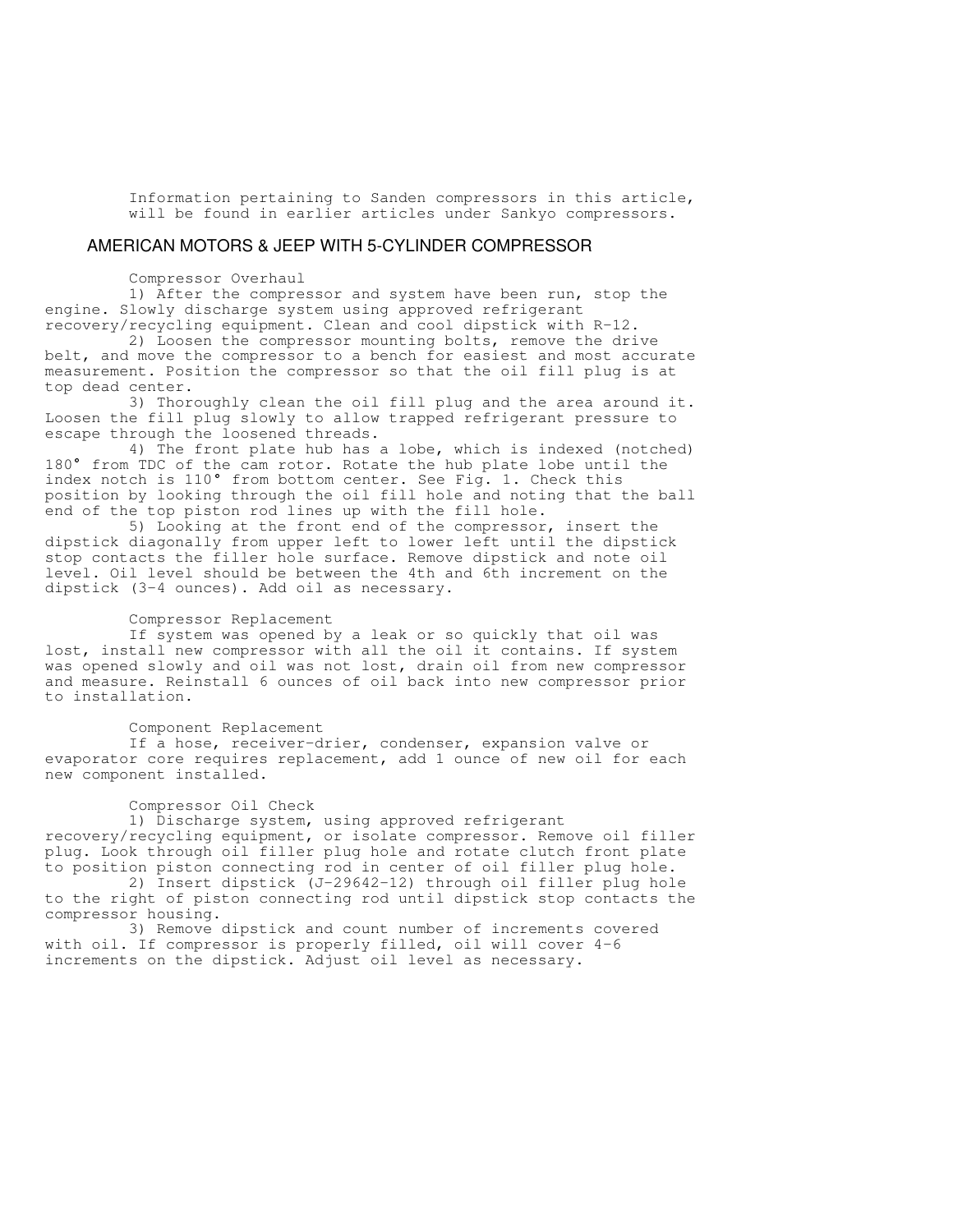

Fig. 1: 5-Cylinder Compressor Oil Check (Use dipstick J-29642-12) YORK 2-CYLINDER COMPRESSOR SERVICING

JEEP WITH 2-CYLINDER COMPRESSOR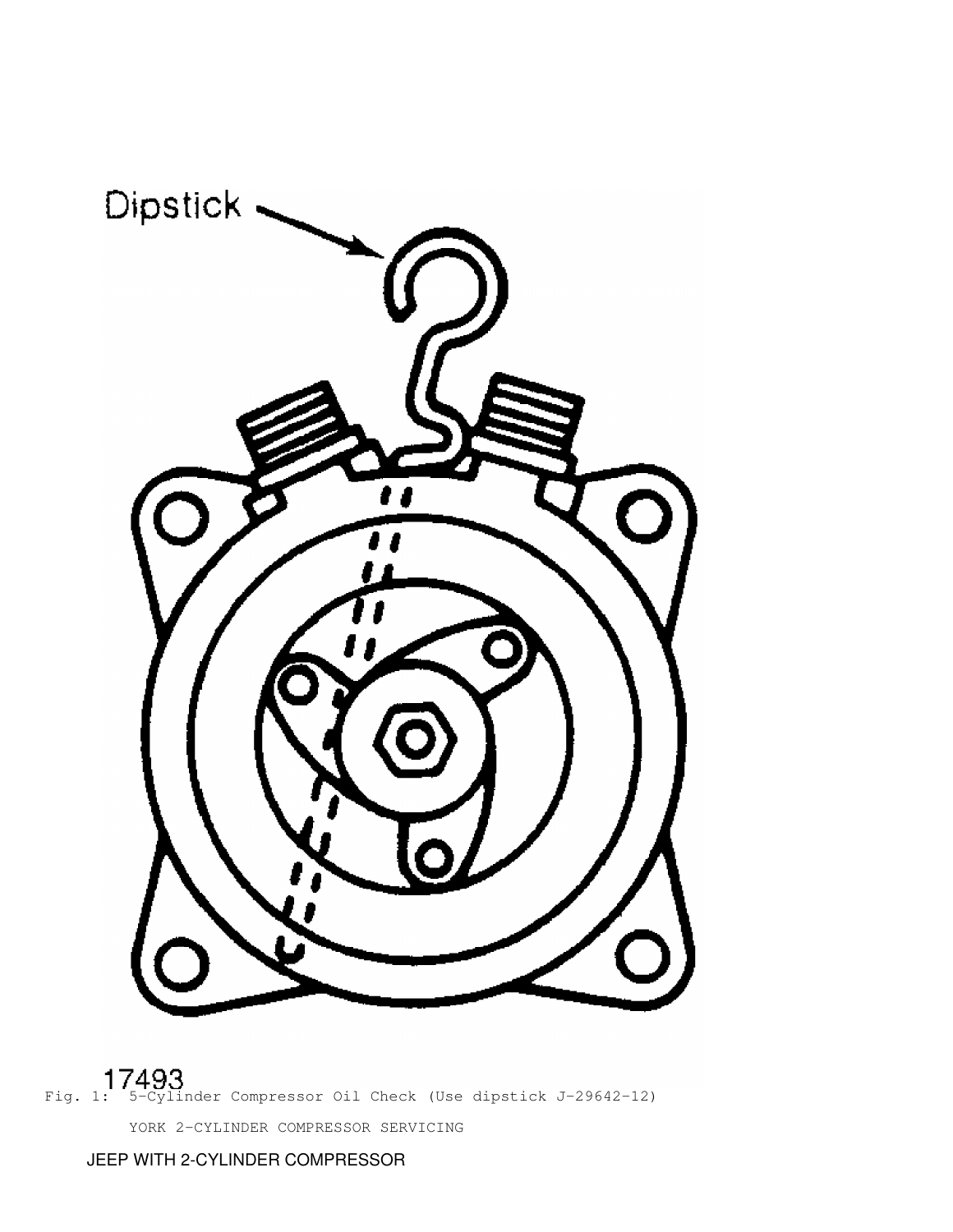Isolating Compressor

 1) Connect manifold gauge set to service valves on compressor. Close both gauge valves. Open both service valves to the mid-position.

 2) Start engine and operate air conditioning. Turn suction service valve slowly clockwise toward front-seated position. When suction pressure is reduced to zero or less, stop engine and quickly close suction service valve (front-seated).

 3) Front-seat the discharge valve. Loosen oil check plug slowly to release any internal pressure. Service valves can now be removed from compressor and compressor removed from vehicle (if necessary). Purge compressor after servicing.

Purging Compressor

 1) Remove gauge set and place caps on service valve ports. Back-seat the suction service valve to allow refrigerant to enter compressor.

 2) Loosen discharge port valve slightly. Loosen valve port cap to allow refrigerant to force out air from compressor. Back-seat the discharge valve and tighten the port cap. Compressor is ready for service.

Compressor Oil Check

 1) Operate system for 10 minutes, then stop and isolate compressor. Loosen filler plug slowly to release any pressure in crankcase.

 2) Use dipstick to check oil level. See Fig. 2. Add oil as necessary. Install plug with new "O" ring. Purge compressor of air.



17494<br>Fig. 2: York Compressor Oil Level Dipstick Check oil with shaft keyway facing head.

## **SYSTEM SERVICING CAUTIONS**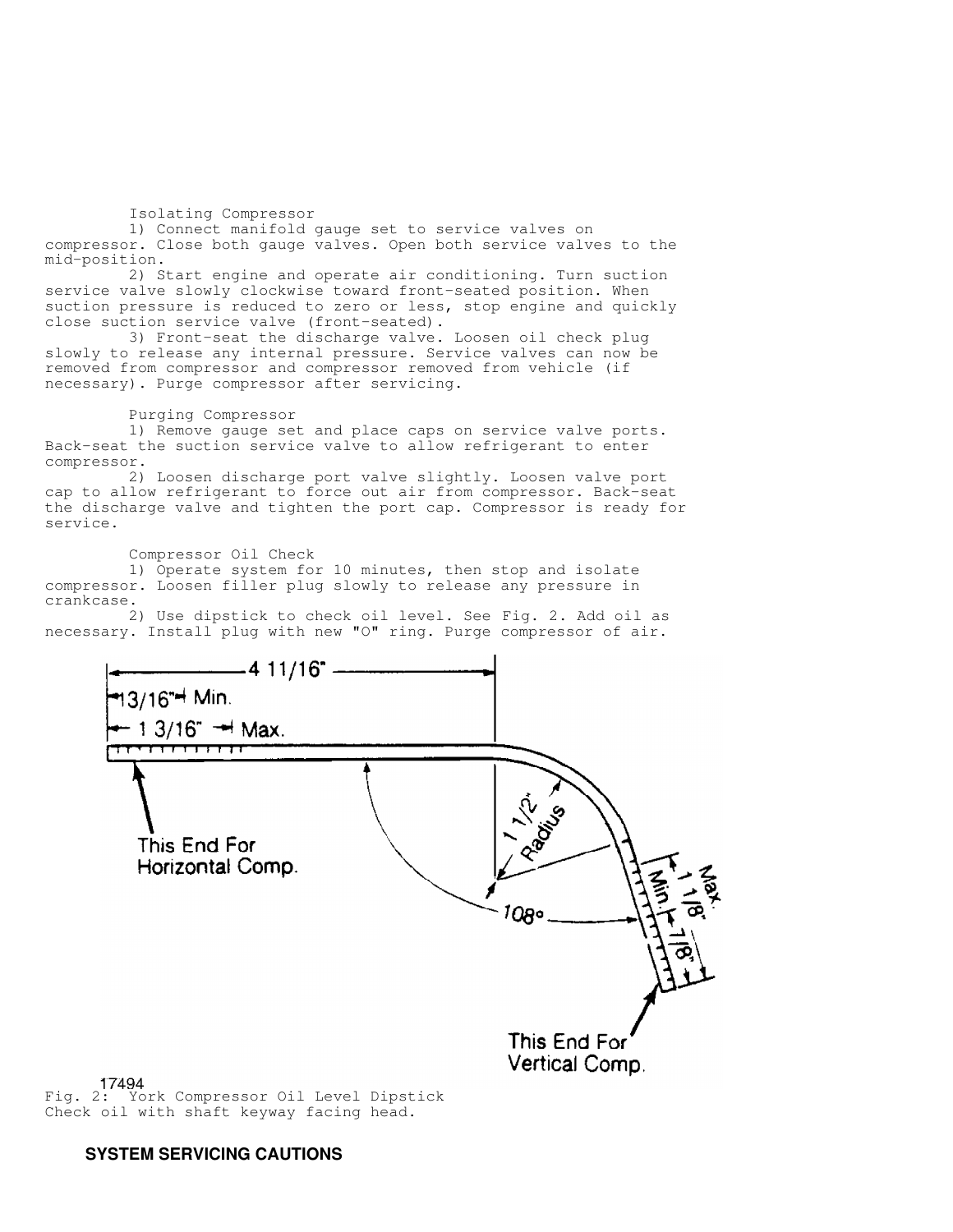## BEFORE OPENING THE SYSTEM

 Before disconnecting any lines or fittings, the system must be completely discharged using approved refrigerant recovery/recycling equipment.

#### DISCONNECTING LINES & FITTINGS

 1) After system is discharged, carefully clean entire area around coupling nut to prevent dirt entering system. Always use two wrenches to avoid twisting or distorting lines and fittings (hold fitting with one wrench while loosening coupling nut with second wrench).

 2) Ford spring-coupling fittings require a special coupling tool (Motorcraft YT-1056) to open or close. See procedure under CONNECTING LINES & FITTINGS.

 3) Cap or plug all LINES and FITTINGS immediately to prevent entry of air and moisture into the system. Do not remove these caps until connections are being made.

#### COMPONENT REPLACEMENT

 When components are replaced, system oil level must be adjusted. Add refrigeration oil to replacement component. See Compressor Oil Check article, as well as, Component Oil Replacement Quantities" chart under A/C SYSTEM SERVICE SPECIFICATIONS in this article.

#### CONNECTING LINES & FITTINGS

All Except Ford Spring-Coupling Fitting

 1) A new "O" ring should be used in all instances when connecting lines and fittings (dip "O" ring in clean refrigeration oil and make certain it is not twisted during installation). Always use two wrenches to avoid twisting or distorting lines and fittings. Tighten coupling nuts securely.

 2) Ford spring-coupling fittings require a special coupling tool (Motorcraft YT-1056) to open or close. Use the following procedure to connect or disconnect the spring-coupling fitting.

#### Ford Spring-Coupling Fitting

 1) Discharge system using approved refrigerant recovery/recycling equipment. Place proper end of tool over refrigerant line. Tool fits both 3/8" and 1/2" fittings. Push tool into fitting cage to release spring inside. Pull lines apart and remove tool.

 2) Before connecting, check internal spring for damage. If Necessary, pry spring out and replace it. Clean fittings and install new "O" rings.

CAUTION: Use ONLY "O" rings designed for these Ford fittings (Motorcraft YF-982). Normal refrigerant "O" rings will NOT seal.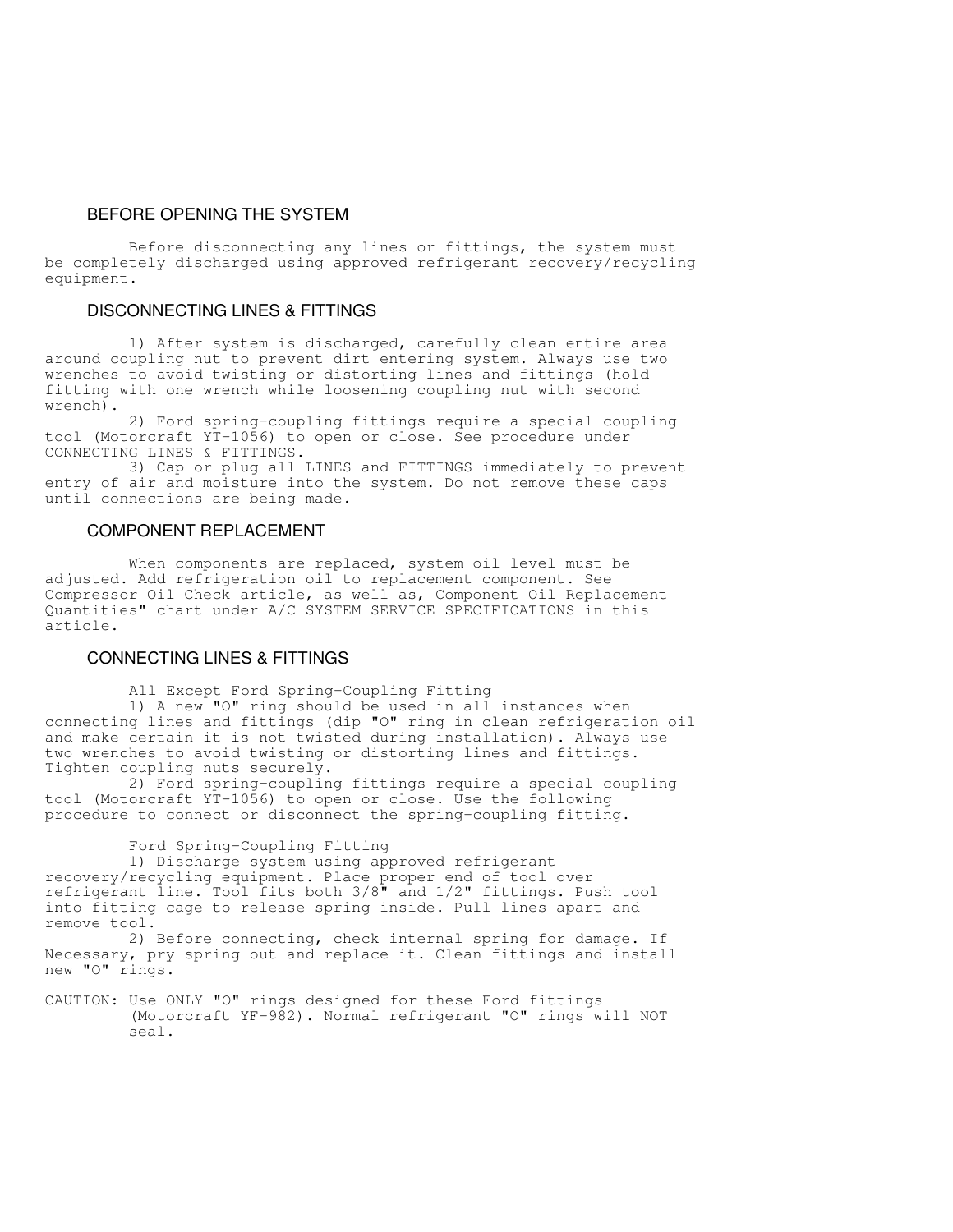

17498<br>Fig. 3: Assembling Ford Spring-Coupling Fitting

 3) Lubricate both sides of fitting with clean refrigeration oil. Assemble the fitting by pushing together with a slight twisting motion. Check to make sure spring is over flared end of female fitting.

## PLACING SYSTEM IN OPERATION

 After component replacement and/or system servicing has been completed and all connections have been made, proceed as follows: 1) Evacuate the system using vacuum pump.

 2) Charge the system with R-12. See REFRIGERANT CAPACITY in the A/C SYSTEM SERVICE SPECIFICATIONS in this article.

 3) Leak test the system, with particular attention to all new connections and components.

 4) Make a performance test of the system. Never assume that a recharging has automatically corrected a problem.

## **DIAGNOSTIC PROCEDURES**

 Diagnosis is an important first step in A/C system servicing. To save time and effort, systems should be carefully checked to identify the causes of poor performance. By using the following diagnostic charts, defective components or system damage can be quickly located. To identify problems that are specific to one system, refer to the repair sections of this article. The charts in this article apply to all systems.

### PREPARATION FOR TESTING

- 1) Attach Low and High side gauges.
- 2) Start engine and allow it to warm up.
- 3) Set system to COOL and blower to HIGH.
- 4) Open car doors and hood.
- 5) Run at fast idle for 2-3 minutes.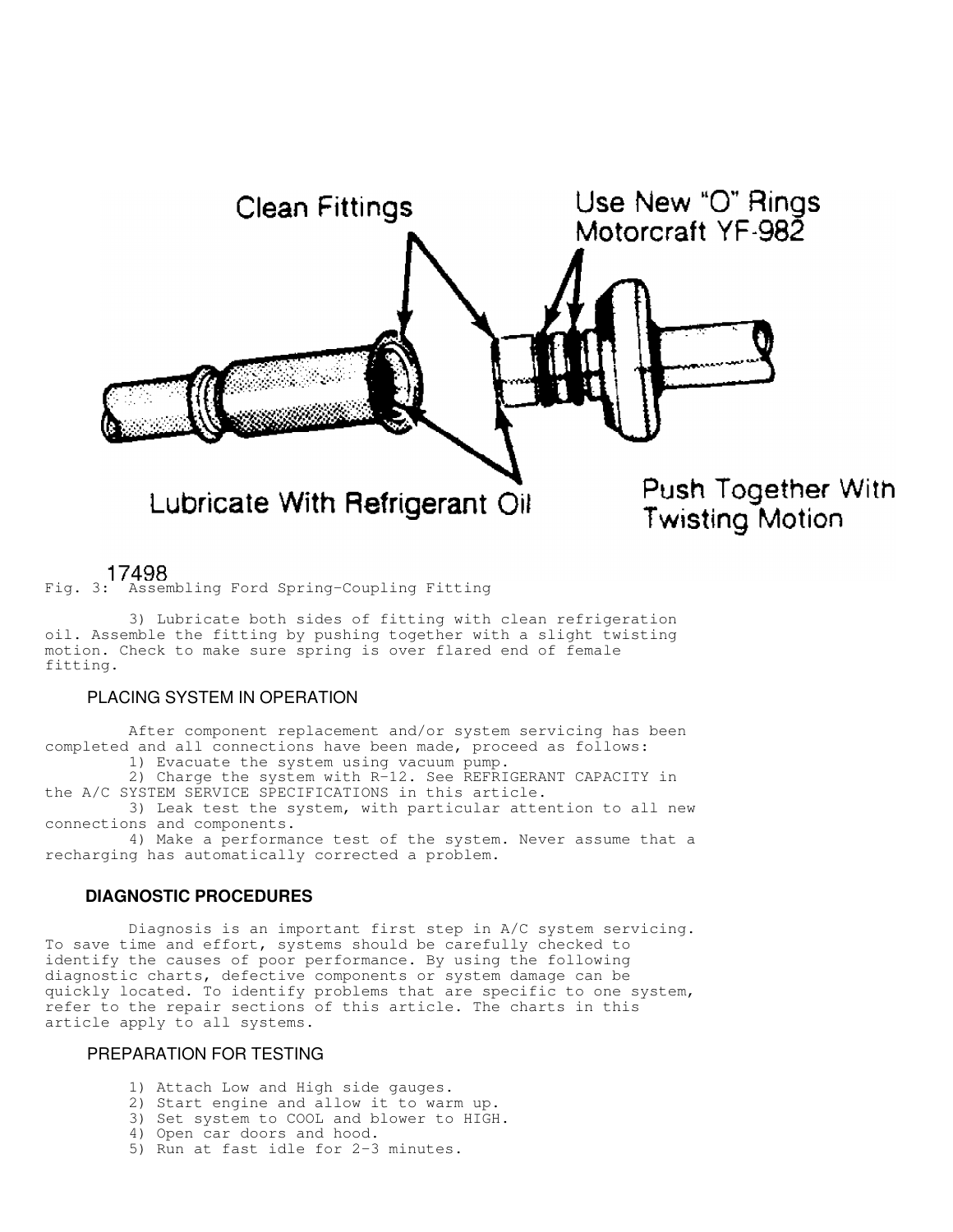## ALTITUDE PRESSURE VARIATIONS

## ALTITUDE PRESSURE VARIATIONS

| Altitude (Ft.<br>Above Sea Level) | Absolute Pressure<br>of Atmosphere(psi) | Gauge Altitude<br>Correction (1) (psi) |
|-----------------------------------|-----------------------------------------|----------------------------------------|
| $\Omega$                          | 14.7                                    |                                        |
| 1000                              | 14.2                                    | $-0.5$                                 |
| 2000                              | 13.7                                    | $-1.0$                                 |
| 3000                              | 13.2                                    | $-1.5$                                 |
| 4000                              | 12.7                                    | $-2.0$                                 |
| 5000                              | 12.2                                    | $-2.5$                                 |
| 6000                              | 11.7                                    | $-3.0$                                 |
| 7000                              | 11.3                                    | $-3.4$                                 |
| 8000                              | 10.9                                    | $-3.8$                                 |
| 9000                              | 10.5                                    | $-4.2$                                 |
| 10,000<br>.                       | 10.1                                    | $-4.6$                                 |

(1) - Subtract correction shown from gauge readings.

#### ALTITUDE VACUUM VARIATIONS

| Altitude (Ft. Complete Vacuum Gauge Altitude<br>Above Sea Level) (In. Hq) Correction (In. Hq)                                                                                                                                                                                                                                                                                                                                                                                                                                                               |                                                                                        |                                                                                        |
|-------------------------------------------------------------------------------------------------------------------------------------------------------------------------------------------------------------------------------------------------------------------------------------------------------------------------------------------------------------------------------------------------------------------------------------------------------------------------------------------------------------------------------------------------------------|----------------------------------------------------------------------------------------|----------------------------------------------------------------------------------------|
| $\cap$<br>1000<br>2000<br>3000<br>4000<br>5000<br>6000<br>.<br>7000<br>8000<br>9000                                                                                                                                                                                                                                                                                                                                                                                                                                                                         | 29.92<br>28.92<br>27.82<br>26.82<br>25.82<br>24.92<br>23.92<br>23.02<br>22.22<br>21.32 | $+1.0$<br>$+2.1$<br>$+3.1$<br>$+4.1$<br>$+5.0$<br>$+6.0$<br>$+6.9$<br>$+7.7$<br>$+8.6$ |
| 10,000<br>.<br>$\mathcal{L} \times \mathcal{L} \times \mathcal{L} \times \mathcal{L} \times \mathcal{L} \times \mathcal{L} \times \mathcal{L} \times \mathcal{L} \times \mathcal{L} \times \mathcal{L} \times \mathcal{L} \times \mathcal{L} \times \mathcal{L} \times \mathcal{L} \times \mathcal{L} \times \mathcal{L} \times \mathcal{L} \times \mathcal{L} \times \mathcal{L} \times \mathcal{L} \times \mathcal{L} \times \mathcal{L} \times \mathcal{L} \times \mathcal{L} \times \mathcal{L} \times \mathcal{L} \times \mathcal{L} \times \mathcal{$ | 20.52                                                                                  | $+9.4$                                                                                 |

(1) - Add correction shown to gauge readings.

#### OPERATIONAL TEST GAUGE READINGS Normal System Operating Pressures (PSI) (1)

| Application                           | Low Side Gauge<br>(Suction)                                                                                  | High Side Gauge<br>(Discharge) |
|---------------------------------------|--------------------------------------------------------------------------------------------------------------|--------------------------------|
|                                       | Thermostatic Switch $5-24$ 208-250                                                                           |                                |
| temperature of $80^{\circ}$ F (27°C). | $(1)$ - Pressure readings given are for a system in good<br>operating condition, at sea level and an ambient |                                |

## **A/C SYSTEM PERFORMANCE CHECK TABLE**

## AIR CONDITIONING SYSTEM PERFORMANCE CHECK

the contract of the contract of the contract of the contract of the contract of the contract of the contract of

the contract of the contract of the contract of the contract of the contract of the contract of the contract of

the contract of the contract of the contract of the contract of the contract of the contract of the contract of

the contract of the contract of the contract of the contract of the contract of the contract of the contract of

the contract of the contract of the contract of the contract of the contract of the contract of the contract of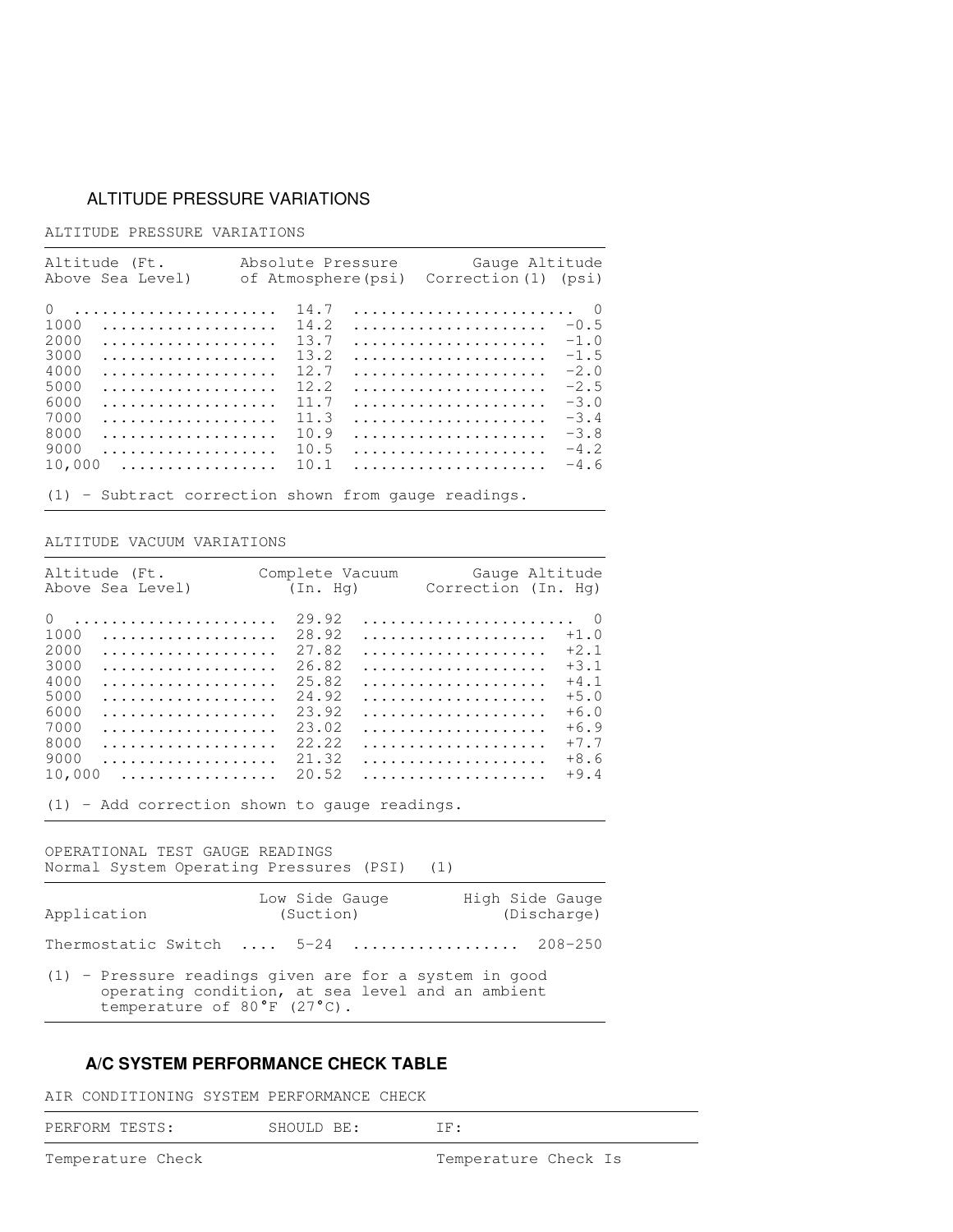| $^\star$ | Switch to LOW<br>blower.     |                          |                                                                                                           |
|----------|------------------------------|--------------------------|-----------------------------------------------------------------------------------------------------------|
|          | Close doors.                 |                          | Too warm - Check control<br>lever operation, heater<br>water valve, cooling<br>system and gauge readings. |
|          | Check outlet<br>temperature. | $35-45$ °F (1.7-7.2°C)   |                                                                                                           |
|          | Visual Check<br>Compressor   | Quiet, No Leaks          | Visual Check Shows:<br>Noisy - Check belts, oil<br>level, seals, gaskets,<br>reed valves.                 |
| $^\star$ | Condenser                    |                          | Free of Obstructions Blocked - Clean off.<br>Plugged - Flush or<br>replace.                               |
|          | Receiver-Drier               | Dry and warm to<br>touch | Frosty - Check for re-<br>striction, replace<br>Desicant.                                                 |
| $\star$  | Sight Glass                  |                          | Clear or few bubbles Bubbly, foamy or streaks -<br>Check gauge readings.                                  |
| $\star$  | High Side Lines              | Dry and warm to<br>touch | Frosty or very hot - Check<br>for restriction or<br>overcharge.                                           |
|          | Low Side Lines               | Dry and cool to<br>touch | Frosty or warm - Check for<br>restriction, low charge or<br>bad valve.                                    |
| $\star$  | Expansion Valve              | Dry                      | Frosty - Check for moisture<br>or restriction. Check<br>sensing bulb.                                     |
|          | STV                          | Dry and cool to<br>touch | Frosty or warm - Check<br>gauge readings for valve<br>malfunction.                                        |
| $^\star$ | Evaporator                   | Dry and cold to<br>touch | Freezing or warm - Check<br>expansion valve, STV or<br>thermo switch.                                     |
|          | Gauge Readings               |                          | Gauge Readings are:                                                                                       |
|          | High Side Gauge              | See Pressure Chart       | Above or below normal - See<br>A/C DIAGNOSIS.                                                             |
|          | Low Side Gauge               | See Pressure Chart       | Above or below normal - See<br>A/C DIAGNOSIS.                                                             |

the contract of the contract of the contract of the contract of the contract of the contract of the contract of

# **PRESSURE CHARTS**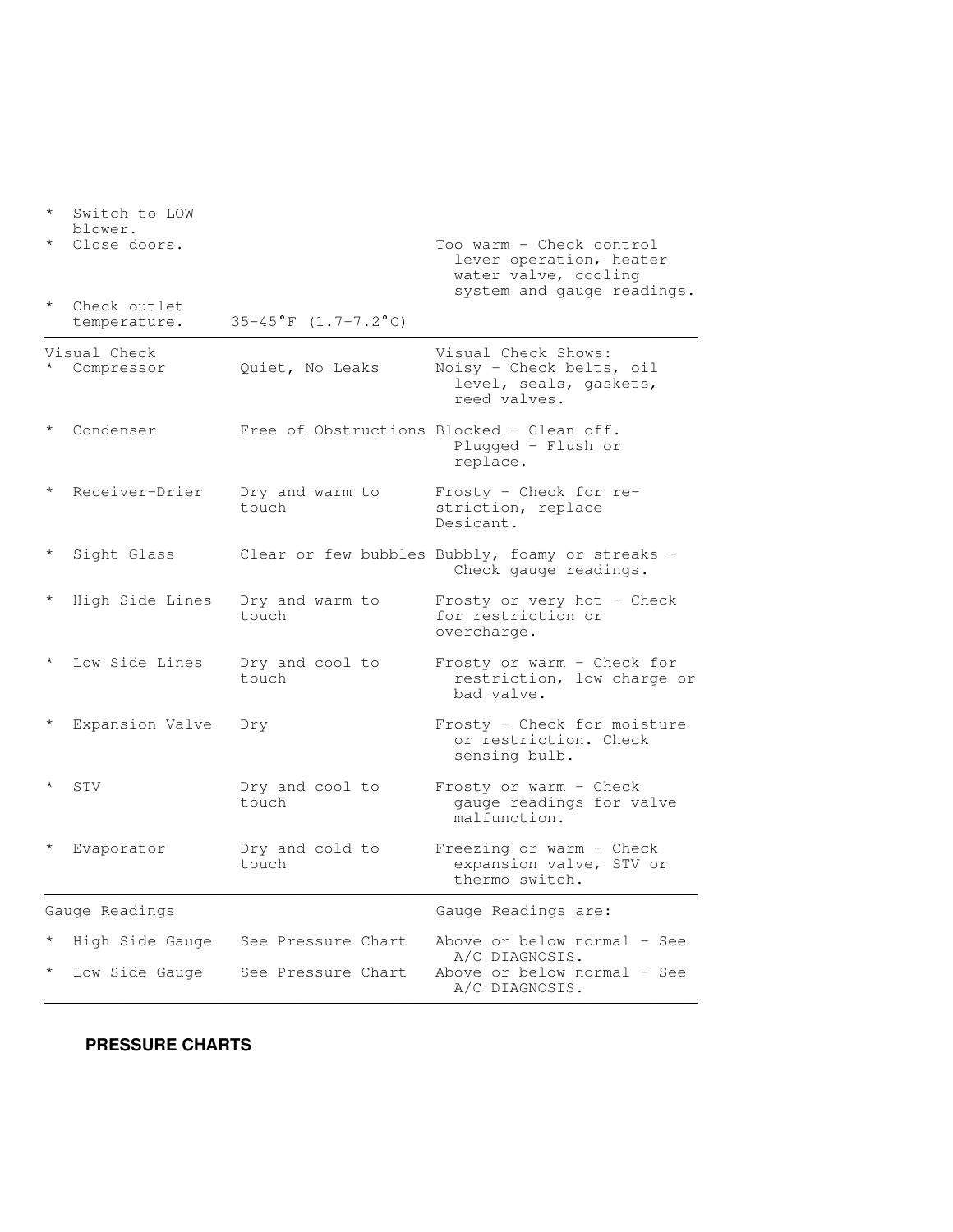

Fig. 4: Ambient Temperature/Pressure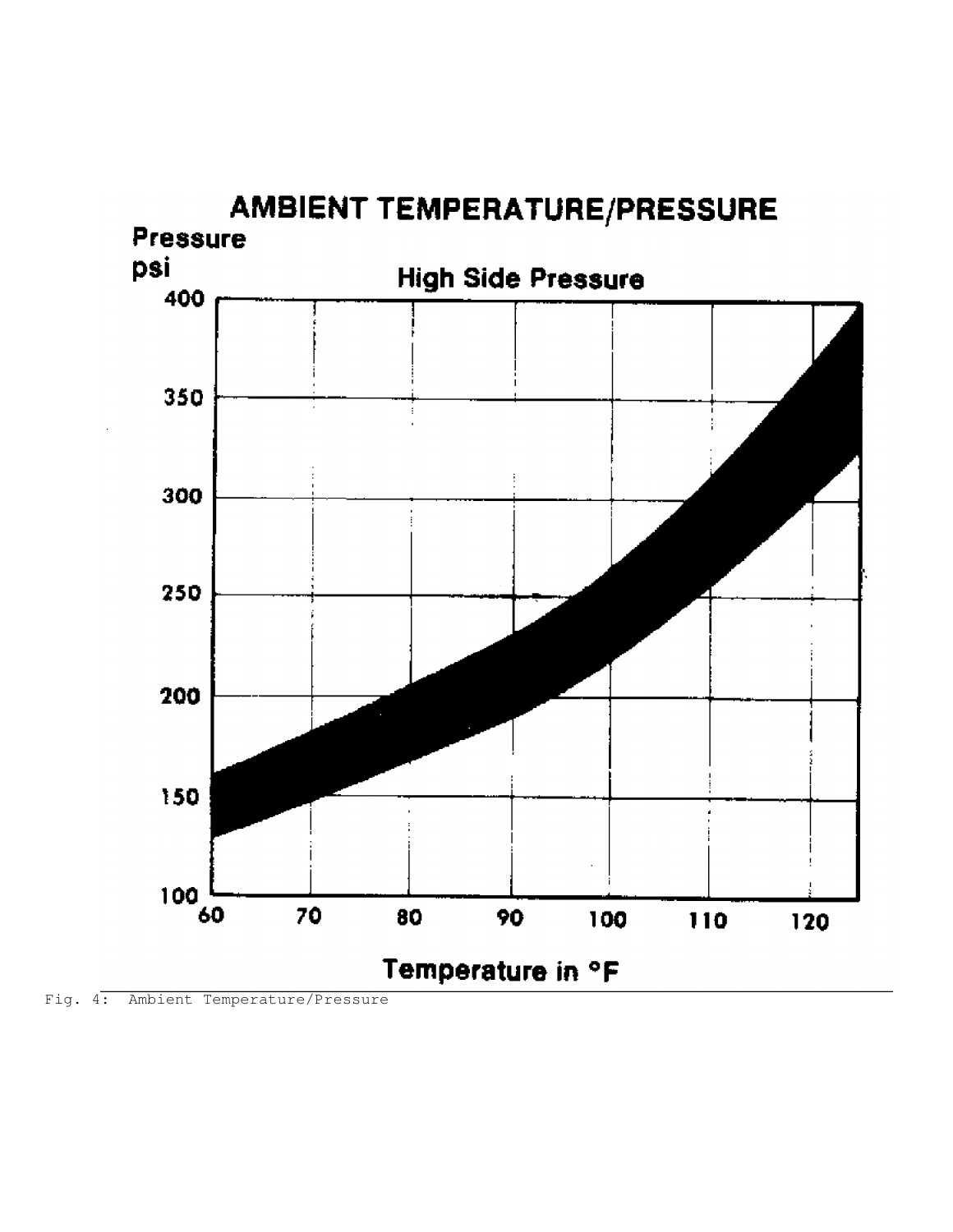

Fig. 5: Evaporator Temperature/Pressure

## **A/C SYSTEM DIAGNOSIS WITH GAUGES**

DIAGNOSIS WITH GAUGES - SYSTEMS WITH INSUFFICIENT OR NO COOLING

| LOW SIDE<br>GAUGE | HIGH SIDE<br>GAUGE | OTHER SYMPTOMS(1)                                                                                                                          | <b>DIAGNOSIS</b>                   |
|-------------------|--------------------|--------------------------------------------------------------------------------------------------------------------------------------------|------------------------------------|
| Normal            | Normal             | No or few bubbles in sight<br>glass. High side gauge may<br>go high. Low side gauge<br>does not fluctuate with<br>compressor on/off cycle. | Some Air and<br>Moisture in System |
| Normal            | Normal             | Cools okay in morning but<br>not during hot part of day.                                                                                   | Excessive Moisture<br>in System    |

the contract of the contract of the contract of the contract of the contract of the contract of the contract of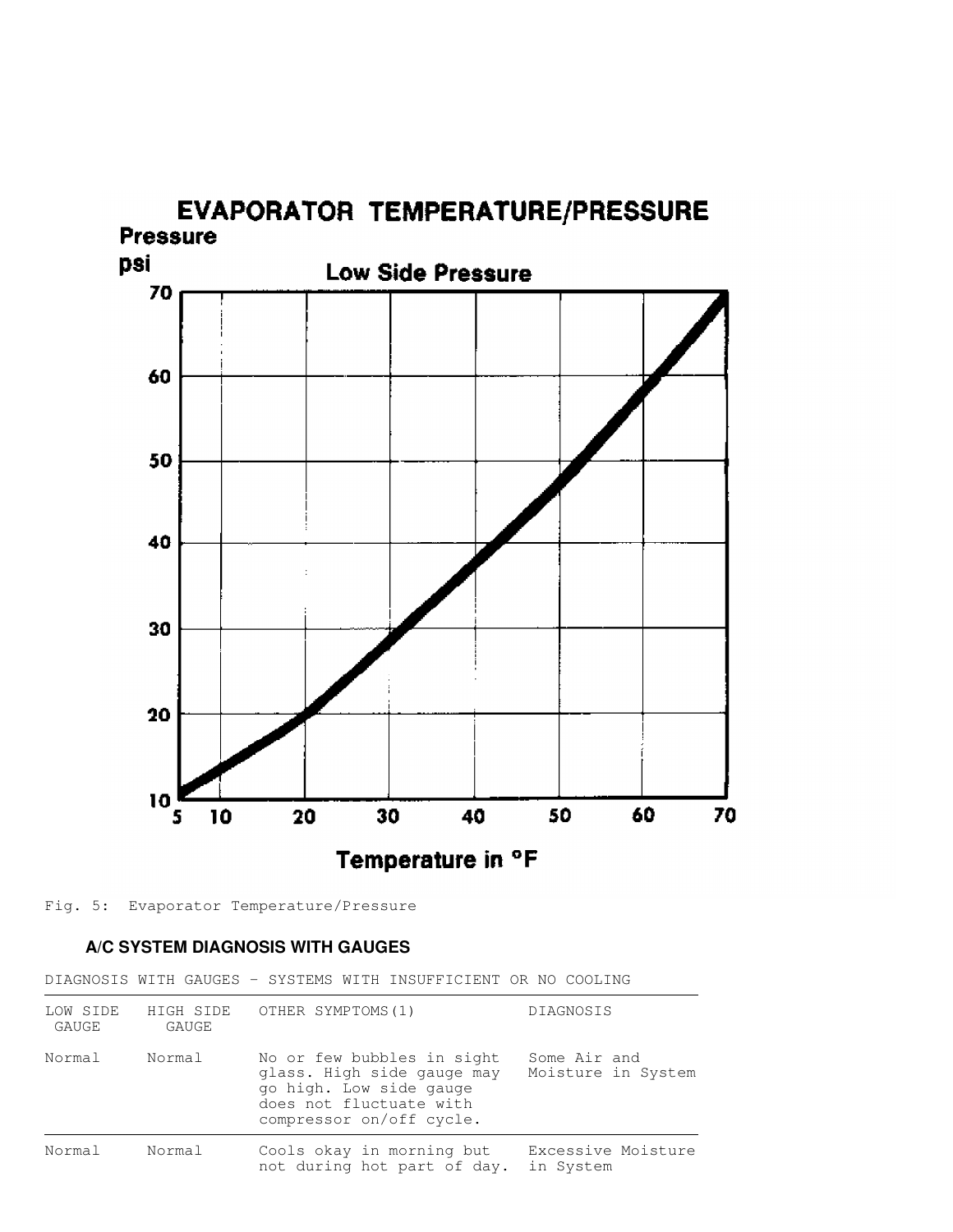|                   |        | Tiny bubbles in sight<br>glass. Discharge air warm<br>when low side gauge drops<br>into vacuum.                                           |                                                                                      |
|-------------------|--------|-------------------------------------------------------------------------------------------------------------------------------------------|--------------------------------------------------------------------------------------|
| Normal            | Normal | Thermostatic switch system<br>only-compressor cycles off<br>and on too rapidly.                                                           | Defective Thermo-<br>static Switch                                                   |
| Normal<br>to High | Normal | Cycling clutch systems<br>only-Compressor doesn't<br>turn on soon enough.<br>Discharge air becomes<br>warm as low side<br>pressure rises. | Misadjusted Thermo<br>static Switch or<br>Defective Pressure<br>Sensing Switch       |
| Low               | Low    | Bubbles in sight glass.<br>Outlet air slightly cool.                                                                                      | Low R-12 Charge                                                                      |
| Low               | Low    | Sight glass clear or oil-<br>streaked. Outlet air very<br>warm.                                                                           | Excessively Low<br>R-12 Charge                                                       |
| Low               | Low    | Outlet air slightly cool.<br>Sweating or frost at<br>expansion valve.                                                                     | Expansion Valve<br>Stuck Closed.<br>Screen Plugged or<br>Sensing Bulb<br>Malfunction |
| Low               | Low    | Outlet air slightly cool.<br>High side line cool to<br>touch. Sweating or frost<br>on high side.                                          | Restriction on<br>High Side.                                                         |
| Low               | High   | Evaporator outlet pipe<br>cold. Low side goes into<br>vacuum when blower is<br>disconnected.                                              | STV Stuck Open                                                                       |
| High              | Low    | Evaporator outlet pipe<br>warm. Outlet air warm.                                                                                          | STV Stuck Open                                                                       |
| High              | Low    | Noise from compressor                                                                                                                     | Compressor<br>Malfunction                                                            |
| High              | High   | Outlet air warm.<br>Liquid line very hot.<br>Bubbles in sight glass.                                                                      | Condenser<br>Malfunction or<br>R-12 Overcharge                                       |
| High              | High   | Outlet air slightly cool.<br>Bubbles in sight glass.                                                                                      | Large Amount of<br>Air and Moisture<br>in System.                                    |
| High              | High   | Outlet air warm.<br>Evaporator outlet<br>sweating and frost.                                                                              | Expansion Valve<br>Stuck Open.                                                       |

the contract of the contract of the contract of the contract of the contract of the contract of the contract of

# **A/C SYSTEM SERVICE SPECIFICATIONS**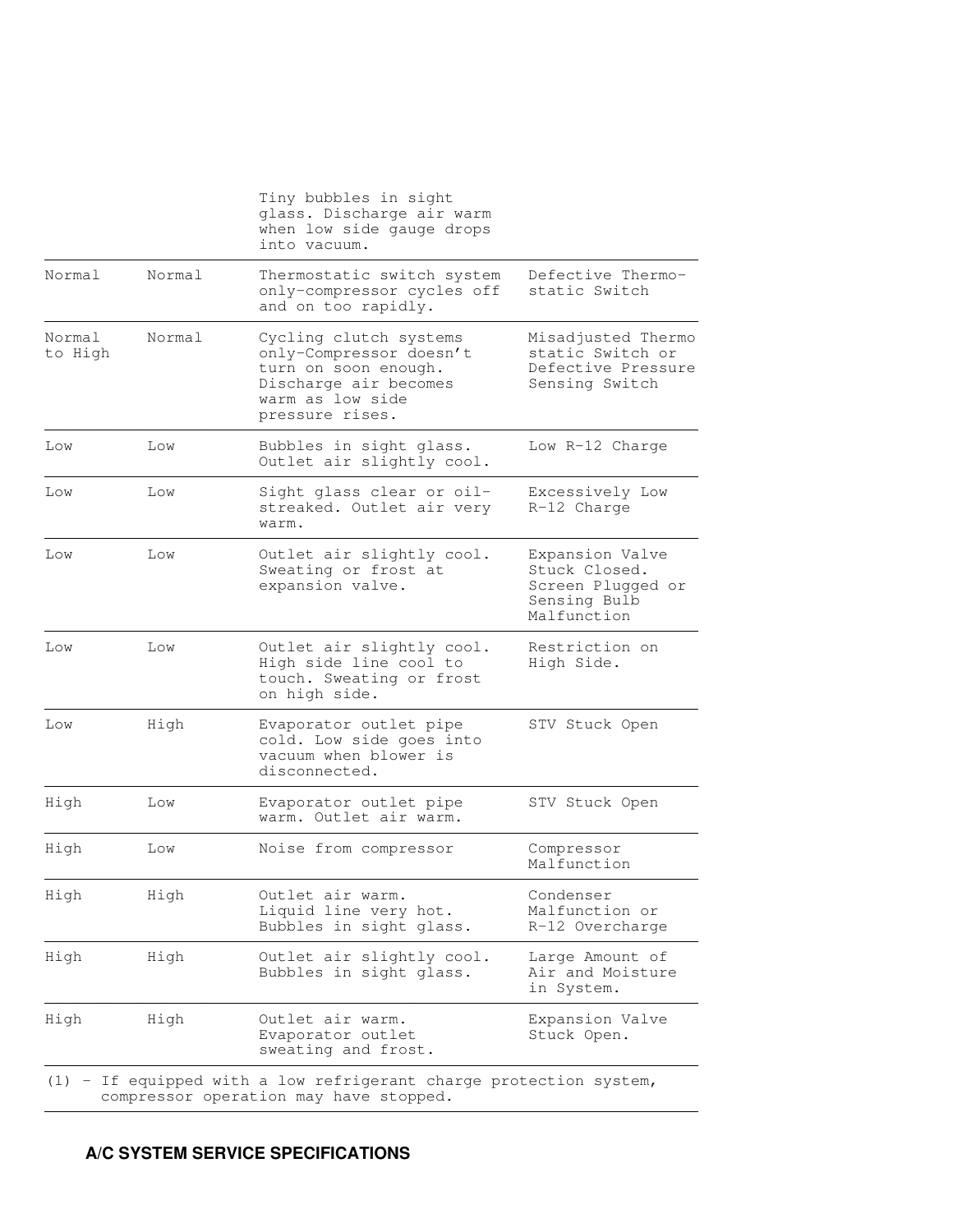#### REFRIGERANT OIL & R-12 CAPACITY TABLE

|             | $(1)$ $0i1$ | $R - 12$ |
|-------------|-------------|----------|
| Application | Ounces      | Ounces   |
|             |             |          |

the contract of the contract of the contract of the contract of the contract of the contract of the contract of

the contract of the contract of the contract of the contract of the contract of the contract of the contract of

the contract of the contract of the contract of the contract of the contract of the contract of the contract of

the contract of the contract of the contract of the contract of the contract of the contract of the contract of

the contract of the contract of the contract of the contract of the contract of the contract of the contract of

(1) - Total system capacity, unless otherwise noted.

SYSTEM REFRIGERANT CAPACITIES

| Application                                                           | Pounds | Ounces |
|-----------------------------------------------------------------------|--------|--------|
| Eagle<br>Medallion & Premier  1 7/8  29<br>Summit (FX105V)  2 1/4  36 |        |        |
| Jeep<br>CJ Models  2 1/2  40<br>All Other Jeep Models . 2 1/4  36     |        |        |

COMPONENT OIL REPLACEMENT QUANTITIES

| Component                                  | Ounces                |
|--------------------------------------------|-----------------------|
| Accumulator<br>Condenser                   | (1)<br>$\overline{1}$ |
| Evaporator<br>Receiver-Drier<br>Compressor |                       |
|                                            | (1)<br>-8             |
| Grand Wagoneer                             |                       |

(1) - Add amount drained plus 1 ounce.

COMPRESSOR BELT TENSION (Lbs.) (1)

| Application                                                                | New Belt | Used Belt |  |
|----------------------------------------------------------------------------|----------|-----------|--|
| Eagle<br>$1.4L$ & 1.7L  120-160  90-115                                    |          |           |  |
| Jeep<br>Regular Belt  125-155  90-115<br>Serpentine Belt  180-200  140-160 |          |           |  |

(1) - Using standard strand tension gauge.

COOLING SYSTEM CAPACITIES (1)

Application  $Q$ uarts (Liters)

Eagle Medallion & Premier With A/C .............................. 4.8 (4.5)